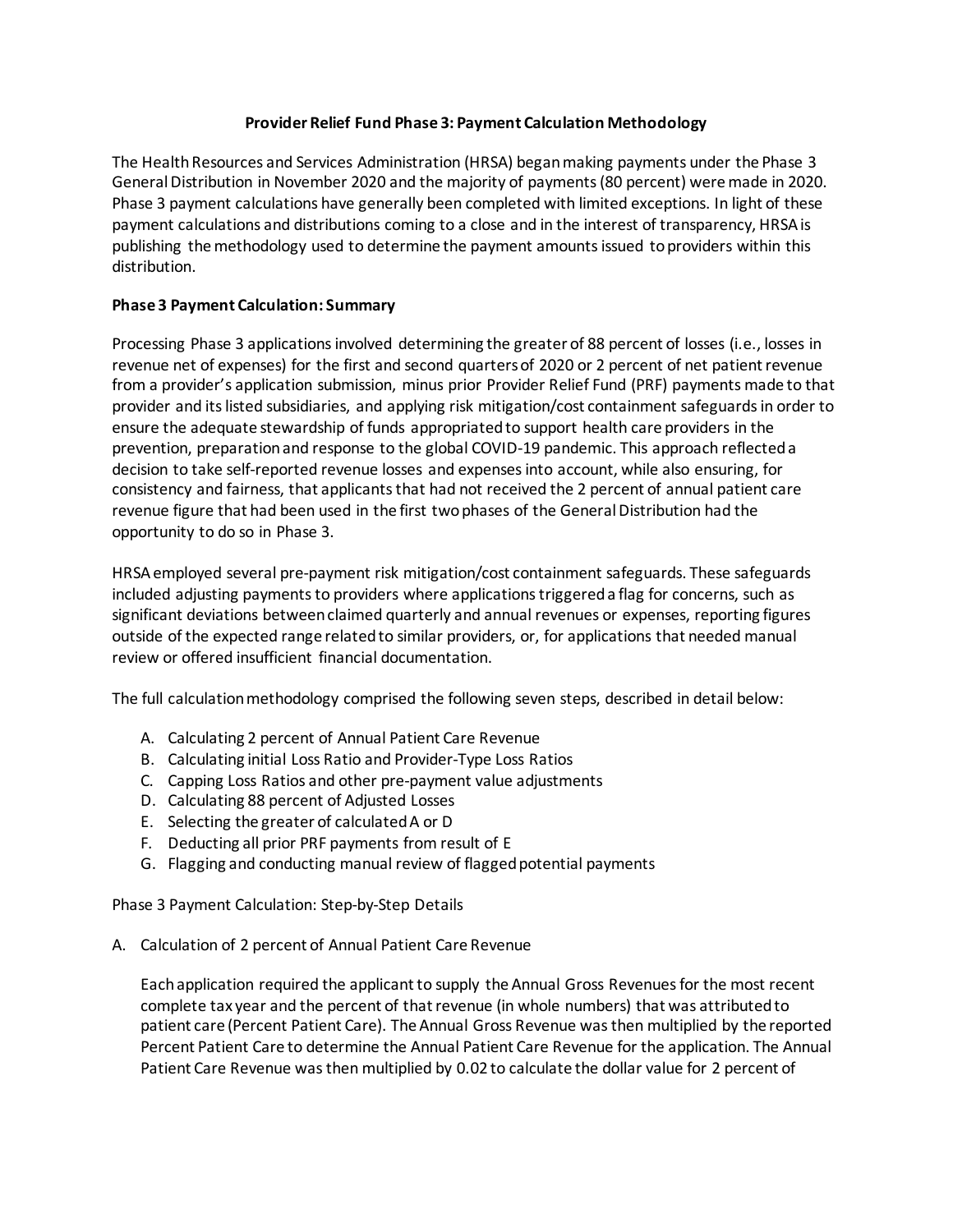Annual Patient Care Revenue. Both the Annual Patient Care Revenue and 2 percent Annual Patient Care Revenue figures were used in later steps.

For pharmacies and durable medical equipment (DME) suppliers, whose annual revenue is predominantly non-patient care, HRSA capped Annual Patient Care Revenue at 10 percent of their claimed Annual Gross Revenue based on industry estimates of revenue and operating expenses from patient care.

B. Calculation of Initial Loss Ratio and Provider-Type Loss Ratios

### Initial Loss Ratio

For each application, an initial Loss Ratio was calculatedusing the 2019 and 2020 first and second quarterrevenues and expenses entered on the application. The initial Loss Ratio was defined as Losses divided by Annual Patient Care Revenue (i.e., (Lost Revenue minus Change in Expenses)/Annual Patient Care Revenue). The calculation is defined below:

*Lost Revenue = [Q1Revenue20 – Q1Revenue19] + [Q2Revenue20 – Q2Revenue19]*  **Change in Expenses** =  $[Q1Express_{20} - Q1Express_{19}] + [Q2Express_{20} - Q2Express_{19}]$  *Losses = Lost Revenue – Change in Expenses Loss Ratio = (Losses / Annual Patient Care Revenue)*

## Provider-Type Loss Ratio

The Phase 3 application included a field for self-selected provider-type. For each provider-type, the mean, median, and mean plus one standard deviation of the loss ratio was calculated from applicants in that provider-type. The provider-type loss ratiowas used to calculate payment adjustments. Table 1 includes the mean, mean plus one standard deviation and median loss ratio for each provider-type.

| <b>Provider-Type</b>                                                                                 | <b>Mean Loss</b><br>Ratio | <b>Mean Loss Ratio</b><br>$+$ one standard<br>deviation | <b>Median Loss</b><br>Ratio |
|------------------------------------------------------------------------------------------------------|---------------------------|---------------------------------------------------------|-----------------------------|
| <b>Ancillary Services - Chiropractors</b>                                                            | 4.83%                     | 14.97%                                                  | 11.91%                      |
| <b>Ancillary Services - Dental Service Providers</b>                                                 | 7.08%                     | 16.55%                                                  | 18.98%                      |
| <b>Ancillary Services - Diagnostics</b>                                                              | 4.65%                     | 14.44%                                                  | 10.12%                      |
| Ancillary Services - Eye and Vision Service Providers                                                | 6.50%                     | 15.98%                                                  | 14.97%                      |
| Ancillary Services - Other Ancillary Service Providers                                               | 5.43%                     | 16.39%                                                  | 12.66%                      |
| Ancillary Services - Respiratory, Developmental,<br>Rehabilitative and Restorative Service Providers | 6.81%                     | 18.14%                                                  | 14.80%                      |
| DME / Suppliers                                                                                      | 2.92%                     | 13.90%                                                  | 5.48%                       |
| <b>Emergency Medical Service Providers</b>                                                           | 3.68%                     | 13.39%                                                  | 9.15%                       |
| Facilities - Acute Care Hospital                                                                     | 5.26%                     | 11.17%                                                  | 11.69%                      |
| Facilities - Assisted Living Facilities                                                              | 1.23%                     | 9.29%                                                   | 2.68%                       |
| Facilities - Hospice Providers                                                                       | 2.21%                     | 13.82%                                                  | 2.35%                       |

### Table [1](#page-1-0). Provider-Type Loss Ratios<sup>1</sup>

l

<span id="page-1-0"></span><sup>1</sup> Table 1. Provider-Type Loss Ratios is reflective of Phase 3 data.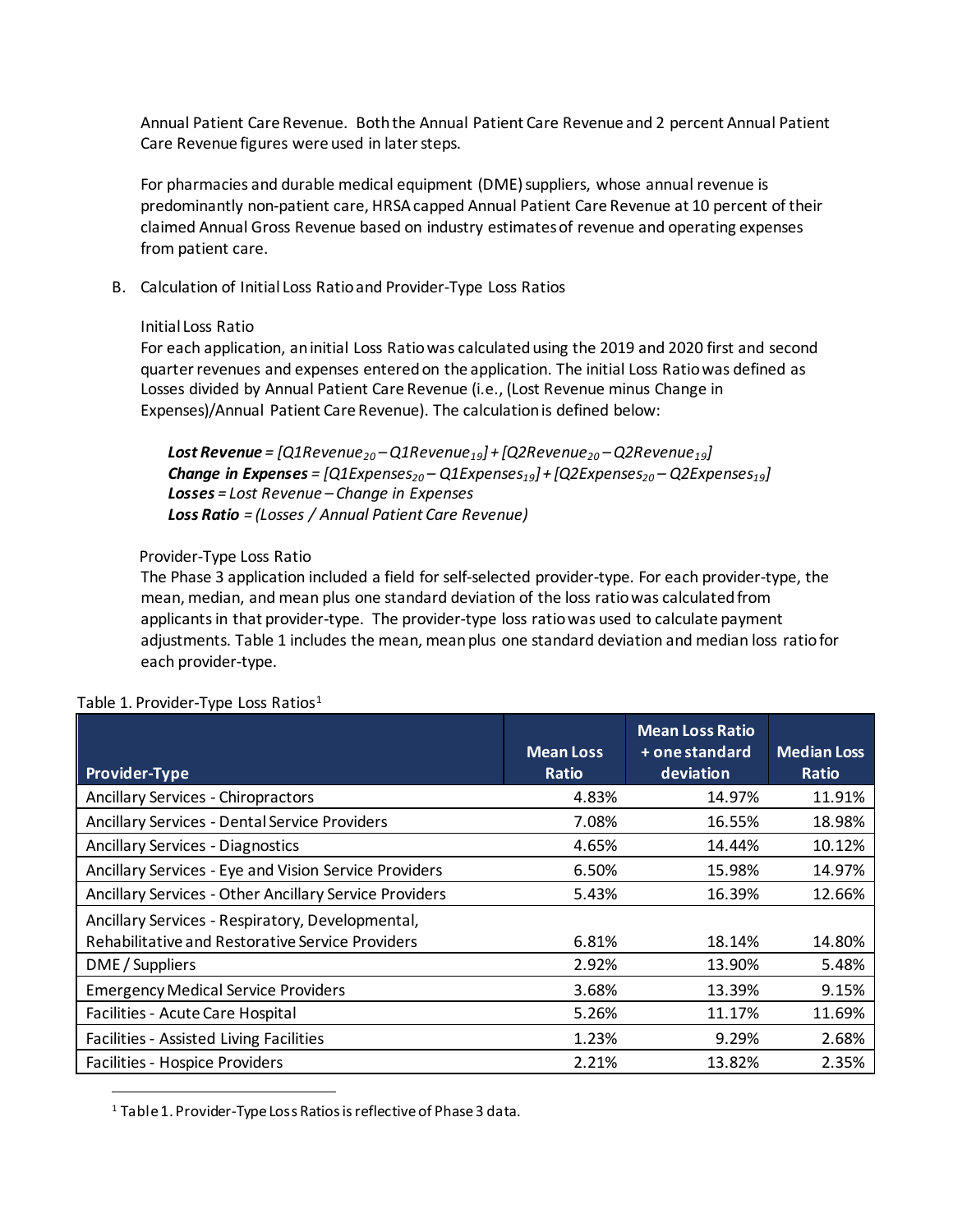|                                                            | <b>Mean Loss</b> | <b>Mean Loss Ratio</b><br>+ one standard | <b>Median Loss</b> |
|------------------------------------------------------------|------------------|------------------------------------------|--------------------|
| <b>Provider-Type</b>                                       | <b>Ratio</b>     | deviation                                | <b>Ratio</b>       |
| Facilities - Inpatient Behavioral Health Facilities        | 1.80%            | 11.16%                                   | 3.59%              |
| <b>Facilities - Nursing Homes</b>                          | 1.09%            | 6.73%                                    | 2.26%              |
| Facilities - Other Inpatient Facilities                    | 1.57%            | 10.30%                                   | 3.23%              |
| <b>Facilities - Residential Treatment Facilities</b>       | 2.37%            | 14.52%                                   | 2.91%              |
| Home and Community - Home and Community-based              |                  |                                          |                    |
| <b>Support Providers</b>                                   | 3.00%            | 14.48%                                   | 3.39%              |
| Home and Community - Home Health Agencies                  | 2.80%            | 13.81%                                   | 4.75%              |
| Home and Community - Other Services                        | 3.70%            | 13.47%                                   | 4.95%              |
| Other                                                      | 3.64%            | 14.13%                                   | 6.40%              |
| Outpatient and Professional - Ambulatory Surgical Center   | 6.36%            | 15.45%                                   | 18.20%             |
| Outpatient and Professional - Behavioral Health Providers  | 3.71%            | 17.57%                                   | 6.27%              |
| Outpatient and Professional - Multi-specialty Practice     | 4.59%            | 14.46%                                   | 10.16%             |
| Outpatient and Professional - Other Outpatient Clinic      | 5.71%            | 16.28%                                   | 13.87%             |
| Outpatient and Professional - Other Single Specialty       |                  |                                          |                    |
| Practice                                                   | 5.87%            | 16.25%                                   | 13.50%             |
| <b>Outpatient and Professional - Pediatrics Practice</b>   | 4.29%            | 13.60%                                   | 10.18%             |
| Outpatient and Professional - Podiatric Medicine and       |                  |                                          |                    |
| <b>Surgery Practice</b>                                    | 6.15%            | 16.81%                                   | 14.91%             |
| <b>Outpatient and Professional - Primary Care Practice</b> | 4.49%            | 15.61%                                   | 10.25%             |

C. Capping Loss Ratios and other pre-payment value adjustments

As part of the pre-payment risk mitigation/cost containment safeguards employed by HRSA, payments were capped for a number of reasons, including the three below:

- 1. If one of the reported quarter revenues or expenses was greater than 50 percent of Annual Patient Care Revenue, then the application was flagged and the initial Loss Ratio was adjusted to the mean loss ratio for the provider-type that the applicant self-selected. This affected approximately 7.8 percent of all applications.
- 2. If the initial Loss Ratio was found to be above the mean loss ratio plus one standard deviation relative to the self-selected provider-type, then the Loss Ratio was identified as outside the expected range. The initial Loss Ratio was adjusted down to the mean plus one standard deviation of the same provider-type. This affected approximately 9.1 percent of all applications.
- 3. HRSA also calculated payments for new providers that began operations in 2019 or 2020 based on the applicant's available financial data and data from providers of the same type. The loss ratios for these new providers were capped at the median loss ratio for their provider-type.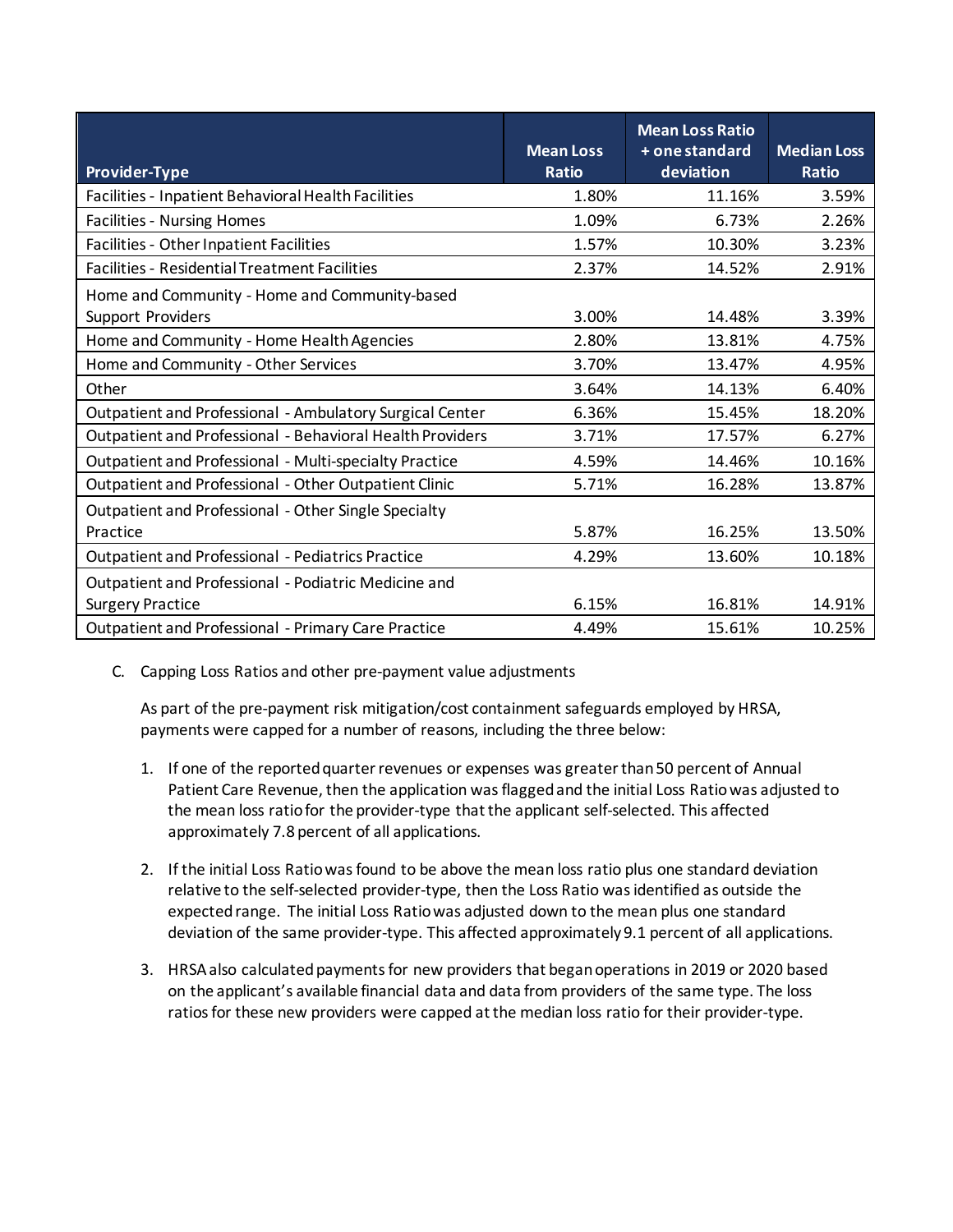### Table 2. Payment Calculation Adjustments

| Adjustment                                                                    | <b>Annual Patient Care</b><br><b>Revenue</b>                                                             | <b>Adjusted Lost Revenues</b>                                                                                                                    |
|-------------------------------------------------------------------------------|----------------------------------------------------------------------------------------------------------|--------------------------------------------------------------------------------------------------------------------------------------------------|
| Single quarter revenue or<br>expenses > 50 percent of<br>total annual revenue | N/A                                                                                                      | <b>Annual Patient Care Revenue</b><br><b>MULTIPLED BY Mean Loss Ratio for</b><br>Applicant's Provider-Type                                       |
| "Loss ratio" was greater<br>than the mean plus one<br>standard                | N/A                                                                                                      | <b>Annual Patient Care Revenue</b><br><b>MULTIPLED BY Mean plus one</b><br><b>Standard Deviation Loss Ratio for</b><br>Applicant's Provider-Type |
| New provider in 2019 or<br>2020                                               | N/A for new 2019 providers<br>2 percent of sum of<br>Quarters 1 and 2 revenues<br>for new 2020 providers | <b>Annual Patient Care Revenue</b><br><b>MULTIPLED BY Median Loss Ratio</b><br>for Applicant's Provider-Type<br>(above)                          |
| Pharmacy and DME                                                              | Capped at 10 percent                                                                                     | N/A                                                                                                                                              |

D. Calculation of 88 percent of Adjusted Lost Revenues and Expenses

After determining if an application's Loss Ratio should be capped, HRSA applied the capped Loss Ratio to the Annual Patient Care Revenue to determine the application's Adjusted Lost Revenue and Expenses. In the case where no capping was required, the initial Loss Ratio was used to calculate the Adjusted Lost Revenue.

# *Adjusted Lost Revenue and Expenses = Annual Patient Care Revenue \* Adjusted Loss Ratio*

To determine the potential payment based on lost revenues and expenses, the Adjusted Lost Revenues was multiplied by 0.88 to determine 88 percent of Adjusted Lost Revenues and Expenses. This figure was determined based on the available budget for Phase 3.

E. Select the greater of calculated A or D

The greater amount of 2 percent of Annual Patient Care Revenue and 88 percent of Adjusted Lost Revenues and Expenses was used when calculating payment. This ensured that providers received at least the same amount as if they had applied to Phase 1 or 2.

F. Deduction of all prior PRF payments

All prior PRF payments, including General and Targeted Distributions, received by both filing taxpayer identification number (TIN) organization and its listed subsidiaries were deducted from the amount in Step E. This step aimed to ensure that PRF payments were prioritized for providers who had not received funding or as much funding during earlier phases. As a result of this and prior steps, the payment calculation for approximately 31 percent of applicants was \$0.

G. Flagging and manual review of flagged potential payments

By law, PRF payments were considered "emergency payments" to be distributed to eligible health care providers quickly and efficiently. In order to distribute funds quickly, the majority of payment